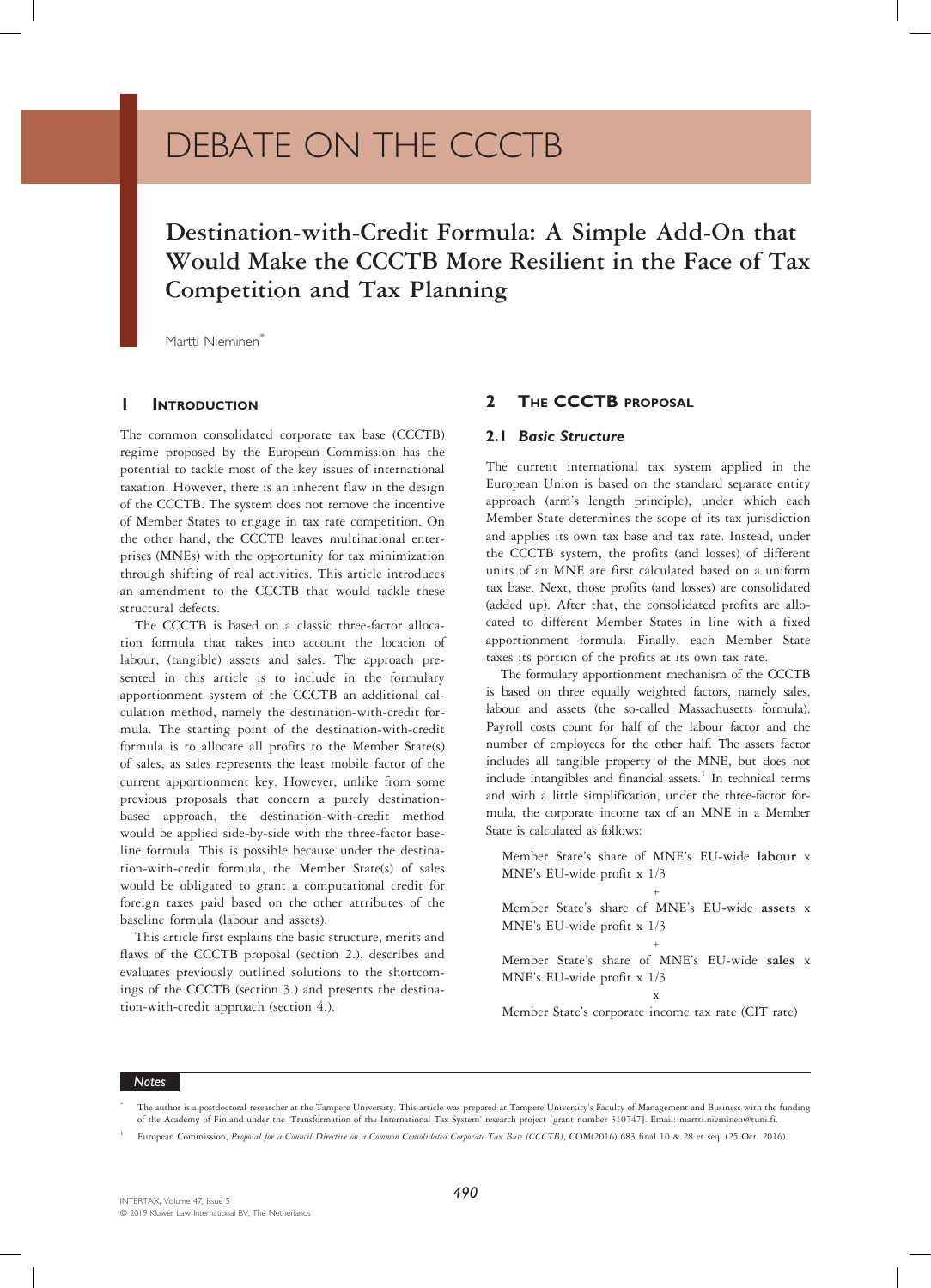# 2.2 Merits of the CCCTB

The CCCTB is the favoured alternative of the European Commission to tackle the issues of the present international business tax system. The CCCTB approach indeed has various benefits compared to the current state of affairs. First, the fast-paced technological developments in communications, manufacturing and logistics are concentrating more and more taxable profits in the jurisdiction where the intangibles of an MNE are located. The CCCTB, with its three-factor apportionment formula, has the benefit of restoring some of the balance in the allocation of taxing rights between different countries where an MNE operates.

Also, under the CCCTB system, tremendously complicated transfer pricing issues of today would be largely avoided and MNEs would no longer have to deal with twenty-eight different corporate tax bases. As a result, compliance and administrative costs would be reduced. In addition, *double taxation*, in particular economic double taxation related to transfer pricing, as well as over-taxation caused by lack of cross-border loss consolidation, would be eliminated. Furthermore, the CCCTB would end tax base competition between the Member States and remove from the internal market opportunities for shifting of accounting profits through intra-group transactions, as well as various types of tax planning strategies that exploit differences in national tax bases (e.g. hybrid instruments).<sup>2</sup>

# 2.3 Remaining Issues: Tax Rate Competition and Shifting of Real Activities

Despite the broad coverage of the CCCTB regarding the main problem areas of international business taxation, some issues remain unaddressed. These are not minor shortcomings, but indeed structural flaws that ultimately could threaten the legitimacy of the entire system. Most significantly, the CCCTB does not eliminate tax rate  $\emph{completion}$  between the Member States. $^3$  The CCCTB maintains the inbuilt incentive of the current system for countries to apply a lower corporate income tax rate compared to other countries in order to attract foreign investment and to give domestic companies a competitive advantage. Furthermore, one could argue that by removing the opportunities for Member States to engage in tax base competition, the CCCTB could actually exacerbate the so-called race to the bottom as regards statutory corporate income tax rates.

The other side of tax rate competition is that the CCCTB maintains the opportunity for MNEs to apply tax planning strategies that exploit the differences in national tax rates. Under the CCCTB, an MNE can achieve a lower overall tax burden by manipulating the different factors in the apportionment formula. This can be done by shifting real activities (labour and tangible assets) to a low-taxing Member State.<sup>4</sup>

Section 4 will demonstrate how the destination-withcredit amendment would effectively reduce the incentive of Member States to engage in tax rate competition and the opportunities for MNEs to engage in factor shifting. First, however, some previously presented solutions will be considered, and their merits and shortcomings evaluated.

## 3 PREVIOUSLY PROPOSED SOLUTIONS

#### 3.1 Minimum Corporate Tax Rate

One proposal to tackle tax rate competition and factor shifting within the CCCTB is a minimum corporate income tax rate.<sup>5</sup> As such, a minimum tax rate would be a somewhat efficient tool in this respect, as it would moderate tax rate differences between the Member States. However, the proposal comes with issues.

The effectiveness of a minimum tax rate is limited in the sense that it does not entirely remove the incentive of Member States to engage in tax competition and the incentive of MNEs to engage in shifting of real activities. As long as there is even one Member State with a corporate tax rate higher compared to the minimum tax rate, MNEs have the incentive to optimize their tax position by locating real activities in the lower-taxing Member States. Conversely, any Member State that applies a higher corporate tax rate has a competitive disadvantage in relation to any Member State that applies a lower rate. Accordingly, a system built on a minimum tax rate structurally facilitates the harmonization of tax rates at the level of the minimum rate. The race to the bottom continues until the minimum tax rate becomes the only tax rate.

# Notes

<sup>&</sup>lt;sup>2</sup> European Commission, Commission Staff Working Document, Impact Assessment, Accompanying the document Proposals for a Council Directive on a Common Corporate Tax Base and a<br>Common Consolidated Corporate Tax Base (CCCTB) Assessment, Accompanying Document to the Proposal for a Council Directive on a Common Consolidated Corporate Tax Base (CCCTB), SEC(2011) 315 final 9 et seq. (16 Mar. 2011).

The conclusion of OECD's 2018 tax policy study is that after a moderate period that followed the 2009 financial crisis corporate income tax rate reductions have again accelerated over the last few years. OECD, Tax Policy Reforms 2018: OECD and Selected Partner Economies 68 (OECD Publishing 2018).

M.F. de Wilde, Sharing the Pie: Taxing Multinationals in a Global Market 635 et seq. (IBFD 2017). Also, the location of 'sales' might be subject to manipulation in some cases. However, this question can be addressed by careful designing of the applicable location rules. M.F de Wilde, Tax Competition Within the European Union Revisited: Is the Relaunched CCCTB a Solution?, in The EU Common Consolidated Corporate Tax Base: Critical Analysis 226 et seq. (D. Weber & J. van de Streek eds, Kluwer 2018).

E.g. European Parliament, Committee on Economic and Monetary Affairs (Rapporteur A. Lamassoure), Report on the Proposal for a Council Directive on a Common Consolidated Corporate Tax Base (CCCTB), A8-0051/2018 44 (1 Mar. 2018).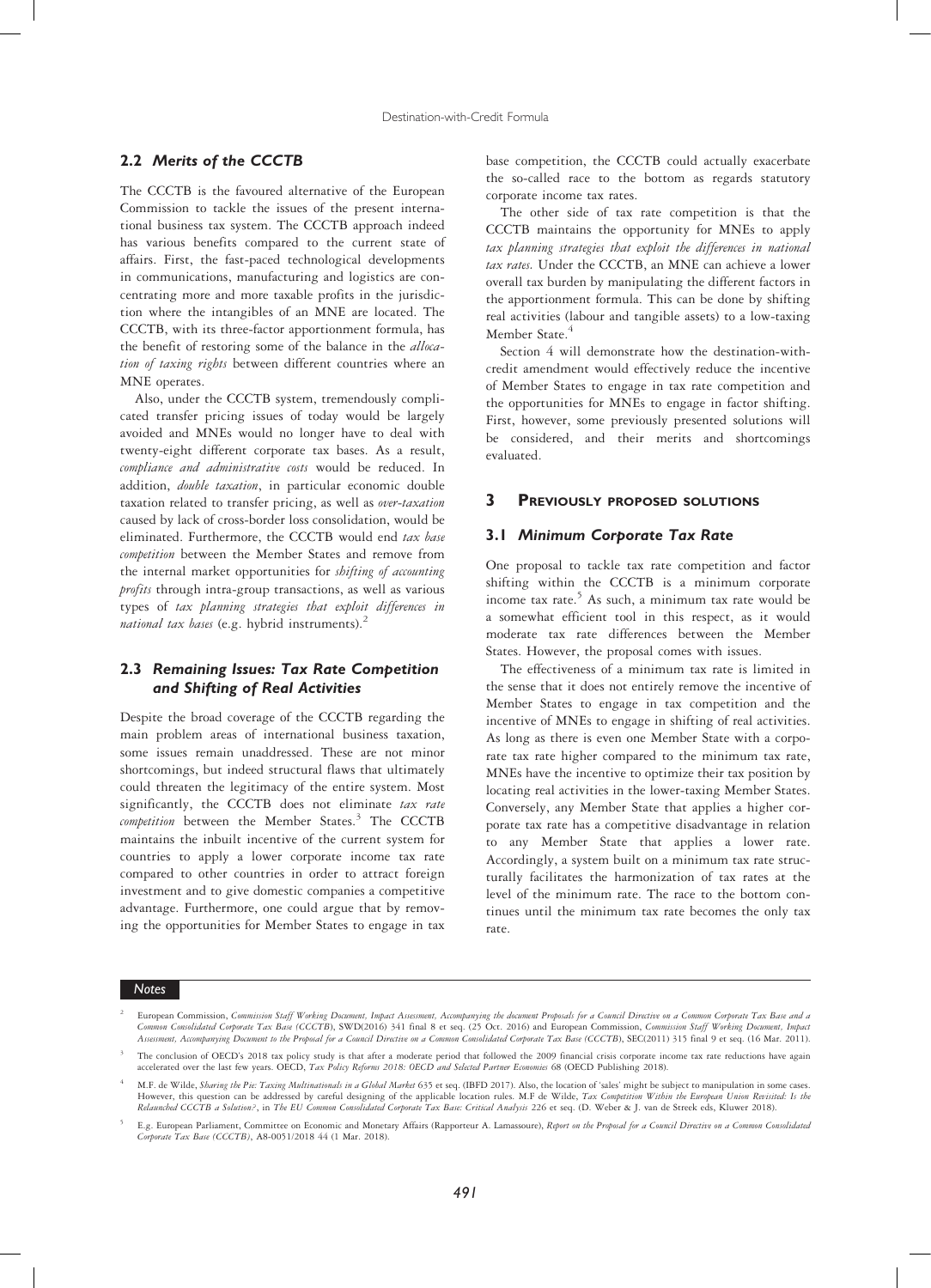All this is extremely problematic from the perspective of the sovereignty of the Member States. As stated in the Impact Assessment of the 2011 CCCTB proposal:

The comprehensive proposals examined in this document do not imply a harmonisation of corporate tax rates in the EU and, therefore, they do not restrict Member States' capability to influence their desired amount of corporate tax revenues. They do not interfere with national choices in terms of the size of public sector's intervention and composition of tax revenues.<sup>6</sup>

A regime with a uniform tax base and a minimum corporate tax rate would factually leave the Member States with very little decision-making power concerning corporate income taxation. Getting all Member States to agree on such system does not seem very likely in the near future. Accordingly, other options should be explored.

# 3.2 Destination-Based Formulary Apportionment

One of the fundamental flaws of the present international tax system is that states' taxing rights are determined to a large extent by the location of easily movable factors, in particular the location of intangibles and financing. This facilitates tax competition and aggressive tax planning. Under the proposed CCCTB regime, this unsustainable feature of the present system is moderated, but not entirely removed. Under the apportionment key of the CCCTB, two out of three apportionment factors, namely labour and tangible assets, are still somewhat mobile, although not equally agile compared to intangibles and financial assets. What adds to the problem of tax competition under the CCCTB is that for the Member States, the location of real activities (labour in particular) is not just about corporate income tax revenue, but concerns a whole range of other important considerations within and outside taxation. Accordingly, tax rate competition in the internal market can be expected to gain momentum, as stakes are higher compared to the mere shifting of accounting profits, which is the main concern today.

In order to cut the connection between corporate tax revenues and mobile attributes altogether, it has been proposed that the apportionment formula be entirely based on the location of third-party sales.<sup>7</sup> The underlying idea is that the location of customers is something that MNEs cannot manipulate.<sup>8</sup>

A purely destination-based formulary apportionment has undeniable merits, in that it would successfully remove the incentive of Member States to engage in tax rate competition and the incentive of MNEs to look for tax savings by shifting real activities. Any such measures would be ineffective because the applicable tax rate would always be determined by the location of sales. What is more, the desired effect could be achieved without any harmonizing of corporate tax rates within the internal market. There is, however, at least one major concern regarding a purely destination-based apportionment formula.

Allocating the taxing rights as regards an MNE entirely to the Member State(s) where third-party sales take place would fundamentally change the whole approach to the attribution of MNE profits for income tax purposes. Although the very basic idea of the CCCTB to apply a formulary apportionment instead of the separate entity approach already represents a structural shift in profit allocation, it still maintains the state of affairs in that taxing powers are distributed between the state(s) of supply and the state(s) of demand. In a purely destination-based approach, the supply side of the value chain would be altogether disregarded. For many, this may be a step too far.

# 4 ALTERNATIVE APPROACH: DESTINATION-WITH-CREDIT FORMULARY APPORTIONMENT

## 4.1 Basic Logic

This section introduces an alternative type of formulary allocation that takes the positive from the purely destination-based apportionment discussed above (section 3.2.), namely the connection between tax jurisdiction and the relatively immovable location of third-party sales. At the same time, the alternative approach avoids the negative effect of the purely destination-based allocation method, namely ignoring the taxing claim of the state(s) of supply. This is achieved by applying a combination of the classic three-factor (labour, assets, sales) Massachusetts formula and a new destination-with-credit formula. The idea is that the three-factor formula ensures the balanced allocation of taxing powers between the state(s) of supply and state(s) of demand, while the destination-with-credit addon tackles the issues of tax competition and tax-motivated shifting of real activities.

The formulary apportionment mechanism of the CCCTB would be modified so that both the Massachusetts formula

#### Notes

European Commission, Commission Staff Working Document, Impact Assessment, Accompanying Document to the Proposal for a Council Directive on a Common Consolidated Corporate Tax Base (CCCTB), supra n. 2, at 16.

R. S. Avi-Yonah & K. A. Clausing, Reforming Corporate Taxation in a Global Economy: A Proposal to Adopt Formulary Apportionment, Discussion Paper, Hamilton Project / Brookings Institution (June 2007).

The proposal for Destination Based Cash Flow Tax is founded on the same basic logic. E.g. A. J. Auerbach, M. P. Devereux, M. Keen & J. Vella, Destination-Based Cash Flow Taxation, Oxford University Centre for Business Taxation WP 17/01 (Jan. 2017).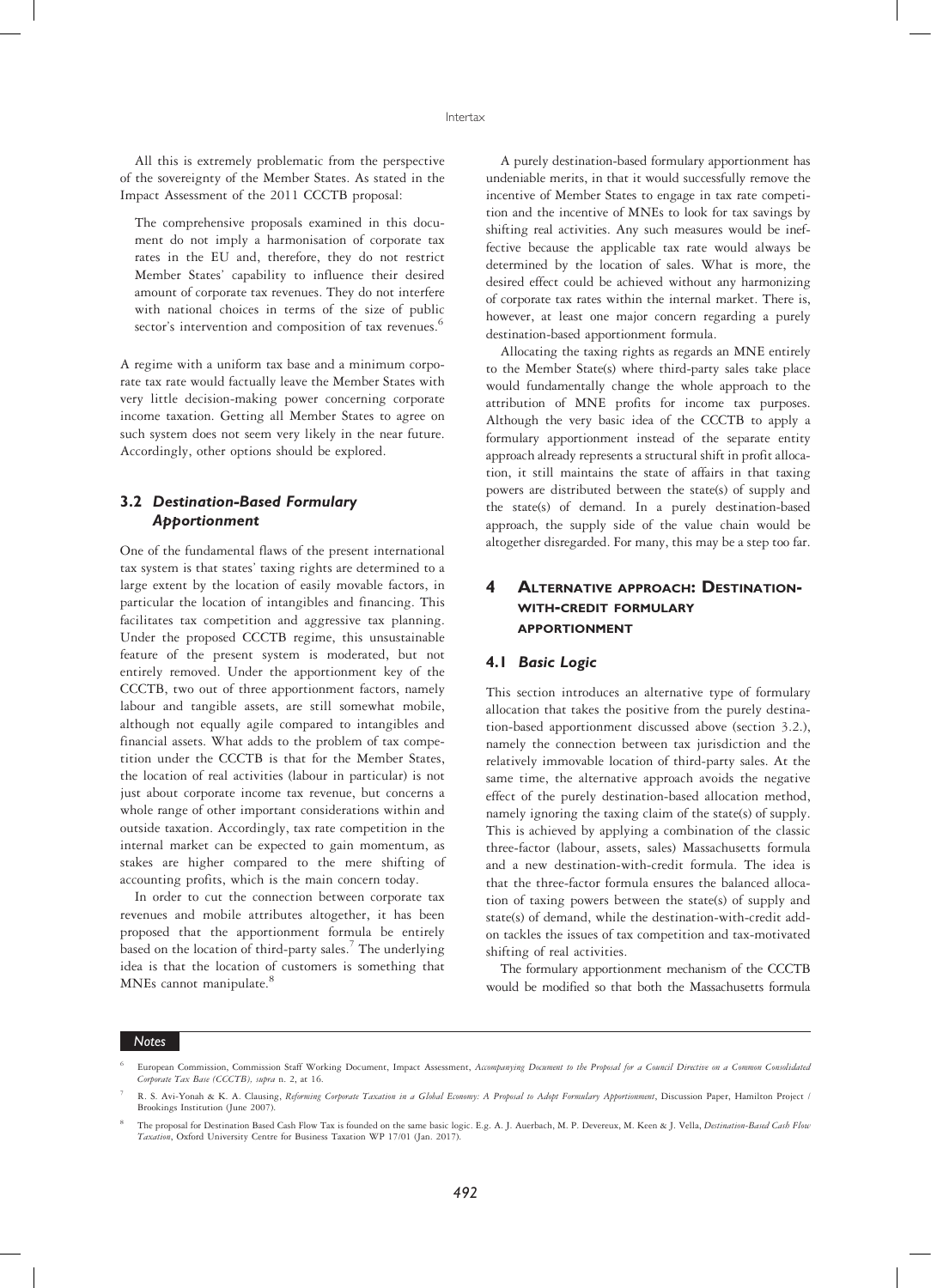and the destination-with-credit formula would be applied in parallel. The amount of tax in each Member State would be the greater of the results under the two competing formulas. The outcome provided by such a combined approach is that in a 'normal' situation, in which corporate income tax rates are somewhat consistent and the allocation of labour and assets is not concentrated in low-taxing Member State(s), the destination-with-credit add-on has little or no effect on the allocation of the tax base between the Member States. Only when there is a distortion in the form of significantly different corporate income rates and a concentration of labour and assets in lowtaxing Member State(s), does the effect of the destinationwith-credit add-on become substantial.

In technical terms, the destination-with-credit formula determines the amount of corporate income tax in a Member State as follows:

Member State's share of MNE's EU-wide sales <sup>x</sup> MNE's EU-wide profit

-

x

Member State's corporate income tax rate

#### credit for foreign taxes

The starting point under the destination-with-credit approach is the same as in a purely destination-based formula. In principle, all the profits of an MNE are allocated to the Member State(s) of third-party sales. However – and this is the main point of the destination-with-credit approach – the Member State(s) of sales must allow a computational credit for taxes paid in other Member State(s) based on the other factors of the three-factor baseline formula, namely labour and assets.<sup>9</sup> The outcome of such approach, in general terms, is that it increases the amount of taxes in the State(s) of sales if there is a major decrease in the tax rate in the State(s) of labour and/or assets. The reason for this is that the decrease of taxes in the State(s) of labour and/or assets decreases the computational credit for foreign taxes in the State(s) of sales. As a result, the destination-with-credit approach significantly reduces the incentive for Member States to engage in tax rate competition and the incentive for MNEs to minimize their taxes by shifting real activities. Any tax savings acquired by locating

# **Notes**

labour and/or assets in low-taxing Member State(s) will be offset by the increase in taxes in the Member State(s) of sales.

The amount of credit for foreign taxes under the destination-with-credit approach is the lesser of the formulary credit or the maximum credit. The formulary credit is the Member State's share of the MNE's EU-wide sales times the MNE's taxes payable under labour and assets factors in other Member States. The formulary credit is the essential and reflective element of the destination-with-credit approach, as it increases taxes in the State(s) of sales when taxes go down in the State(s) of labour and/or assets. The maximum credit is the MNE's taxes payable in the Member State under the sales factor times two thirds. The purpose of the maximum credit is to safeguard the taxing rights of the State of sales when it applies a lower corporate income tax rate compared to the State(s) of labour and/or assets.<sup>10</sup>

# 4.2 Example of the Effects of the Destination-with-Credit Approach

The following example illustrates the functioning of the destination-with-credit add-on in a simple two-state scenario (all figures are euro). Z Group operates in a highertaxing Member State (Germany) and in a lower-taxing Member State (Poland). The overall EU-wide profit of Z Group is 1 million. In the basic scenario, Z Group pays the same total amount of taxes under the plain threefactor Massachusetts approach and the proposed Massachusetts + destination-with-credit approach.

| Z GER              | Z POL             |
|--------------------|-------------------|
| ٠                  | 5 million labour  |
| 3 million labour   | ٠                 |
| 150 million assets | 50 million assets |
| ٠                  | ٠                 |
| ٠                  | 65 million sales  |
| 135 million sales  | ٠                 |
| CIT 30%            | CIT19%            |
| ٠                  | ٠                 |

# 4.2.1 Taxes in Germany

– Massachusetts formula:  $600,000 \times 30\% = 180,000^{11}$  $-$  labour 3/8 x 1 million x  $1/3 = 125,000 \times 30\% =$ 37,500

<sup>9</sup> Schreiber has previously discussed an approach in which MNEs profits, either on transactional level or on group level, are allocated on sales-basis and the sales jurisdictions credit taxes levied on the share of MNEs profits attributed to non-sales jurisdictions. U. Schreiber, Sales-Based Apportionment of Profits, 72(4/5) Bull. Int'l Tax'n. 259-72 (2018). See also U. Schreiber & L. M. Fell, International Profit Allocation, Intangibles and Sales-Based Transactional Profit Split, 9(1) World Tax J. (2017). The main difference between the destination-with-credit approach compared to the one discussed by Schreiber is that only the former approach is designed to operate particularly in the formulary apportionment context. Therefore, only in the destination-with-credit approach the mechanism where profits are allocated on a sales-basis (with credit for foreign taxes) is applied together with the three-factor apportionment formula (labour, assets and sales). In the context of the CCCTB, the Scientific Advisory Council of the German Federal Ministry of Finance has suggested as a possible alternative to the formulary apportionment an approach that maintains the separate entity accounting principle and includes a credit for taxes paid at subsidiary level. DE: Scientific Advisory Council, Federal Ministry of Finance, Einheitliche Bemessungsgrundlage der Körperschaftsteuer in der Europäischen Union – Gutachten des Wissenschaftlichen Beirats beim Bundesministerium der Finanzen 27 (Mar. 2007), www.bundesfinanzministerium.de/Content/DE/ Standardartikel/Ministerium/Geschaeftsbereich/Wissenschaftlicher\_Beirat/Gutachten\_und\_Stellungnahmen/Ausgewaehlte\_Texte/0703231a3003.pdf?\_\_blob= publicationFile&v=5 (accessed 21 Jan. 2019). Schreiber has also discussed a similar alternative. U. Schreiber, Consolidation, Allocation and International Aspects, in A Com Consolidated Tax Base for Europe – Eine einheitliche Körperschaftsteuerbemessungsgrundlage für Europa 113–27 (W. Schön, U. Schreiber & C. Spengel eds, Springer 2008).

<sup>10</sup> Without the maximum credit, the application of the destination-with-credit formula could leave the state of sales entirely without tax revenue. This may happen in cases where the state of sales applies a lower corporate income tax rate compared the state(s) of labour and/or assets and there is little or none labour and/or assets located in the state of sales. In most cases, however, the applicable credit will be the formulary credit.

<sup>180,000</sup> is the amount of taxes payable in Germany under the Massachusetts formula. That number is applied to Z Group as it is bigger than the amount of taxes payable in Germany under the destination-with-credit formula (165,090).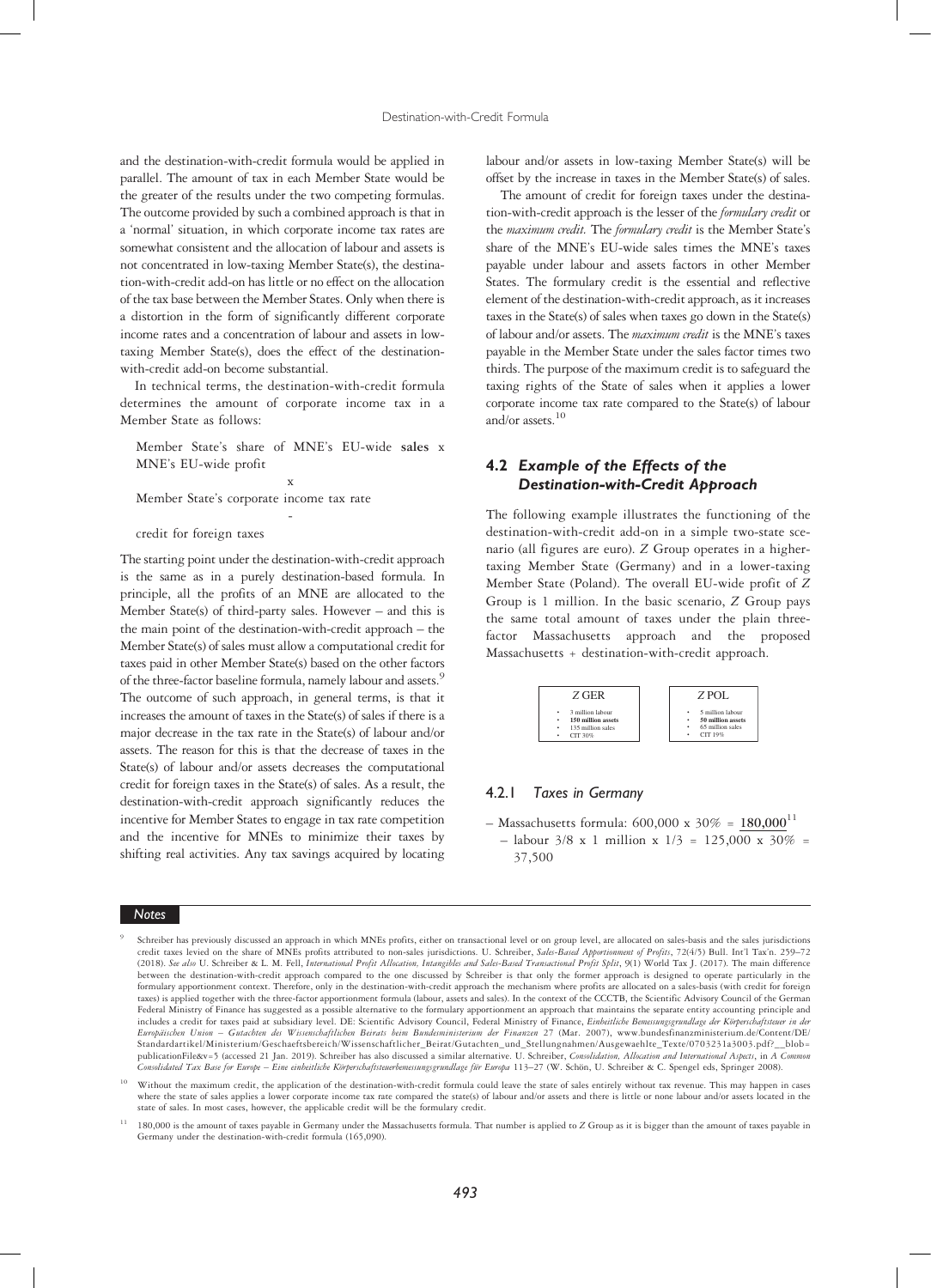- $-$  assets 150/200 x 1 million x 1/3 = 250,000 x 30% = 75,000
- $-$  sales 135/200 x 1 million x 1/3 = 225,000 x 30% = 67,500
- destination-with-credit formula: 135/200 x 1 million = 675,000 x  $30\% = 202,500^{12} - 37,400^{13} = 165,090$ 
	- formulary credit:  $135/200 \times 55,410^{14} = 37,400$
	- $-$  maximum credit: 202,500 x 2/3 = 135,000

## 4.2.2 Taxes in Poland

- Massachusetts formula: 400,000 x 19% = 76,000
	- $-$  labour 5/8 x 1 million x  $1/3 = 208,330$  x  $19\% =$ 39,580
	- $-$  assets 50/200 x 1 million x  $1/3 = 83,330$  x  $19\% =$ 15,830
	- $-$  sales 65/200 x 1 million x 1/3 = 108,330 x 19% = 20,580
- destination-with-credit formula: 65/200 x 1 million =  $325,000 \times 19\% = 61,750 - 36,560 = 25,190$ 
	- formulary credit: 65/200 x 112,500 = 36,560
	- $-$  maximum credit: 61,750 x 2/3 = 41,170

Total Taxes – Massachusetts only: 256,000 (25.60%) Total Taxes – Massachusetts + destination-with-credit formula: 256,000 (25.60%)<sup>15</sup>

Now Z Group attempts to obtain tax savings by placing more assets in the lower-taxing Member State (Poland). Under the plain Massachusetts approach, Z Group would obtain substantial tax savings. However, under the combined Massachusetts + destination-with-credit approach the savings in total taxes is significantly reduced.



## 4.2.3 Taxes in Germany

- Massachusetts formula: 433,330 x 30% = 130,000
- $-$  labour 3/8 x 1 million x 1/3 = 125,000 x 30% = 37,500
- $-$  assets 50/200 x 1 million x 1/3 = 83,330 x 30% = 25,000

 $-$  sales 135/200 x 1 million x 1/3 = 225,000 x 30% = 67,500

- destination-with-credit formula: 135/200 x 1 million = 675,000 x 30\% = 202,500 - 58,780 =  $143,720^{16}$ 
	- formulary credit: 135/200 x 87,080 = 58,780
	- maximum credit: 202,500 x 2/3 = 135,000

# 4.2.4 Taxes in Poland

- Massachusetts formula: 566,670 x 19% = 107,670
	- $-$  labour 5/8 x 1 million x 1/3 = 208,330 x 19% = 39,580
	- $-$  assets 150/200 x 1 million x 1/3 = 250,000 x 19% = 47,500
	- $-$  sales 65/200 x 1 million x 1/3 = 108,330 x 19% = 20,580
- $-$  destination-with-credit formula: 65/200 x 1 million =  $325,000 \times 19\% = 61,750 - 20,310 = 41,440$ 
	- formulary credit: 65/200 x 62,500 = 20,310
	- $-$  maximum credit: 61,750 x 2/3 = 41,170

Total Taxes – Massachusetts only: 237,670 (23.77%) Total Taxes – Massachusetts + destination-with-credit formula: 251,390  $(25.14\%)^{17}$ 

# 4.3 Further Observations on the Effects of the Destination-with-Credit Formula

As mentioned in section 4.1., in a normal situation where corporate income tax rates are somewhat consistent and the allocation of labour and assets is not concentrated in low-taxing Member State(s), adding the destination-withcredit approach to the CCCTB has little or no effect on the allocation of the tax base between Member States and, thus, on MNE's total taxes. The reason for this is that when corporate income tax rates are similar, the credit for foreign taxes provided in the State(s) of sales always remains relatively high. Only when there is a distortion in the form of significantly different corporate income rates and concentration of labour and assets in low-taxing Member State(s), the effect of the destination-with-credit add-on becomes substantial. The reason for this is that when corporate income tax rates are dissimilar, the credit for foreign taxes provided in the State(s) of sales may

## Notes

- <sup>12</sup> 202,500 is the amount of taxes that would be payable in Germany under a purely sales-based apportionment, i.e. without a credit mechanism.
- <sup>13</sup> 37,400 is the formulary credit. In this example, the formulary credit is applied instead of the maximum credit, because the formulary credit is lesser of the two amounts.  $14$  55,410 is the amount of taxes payable in Poland under the labour and assets factors.
- <sup>15</sup> In this scenario, the amount of taxes payable under the destination-with-credit formula is lower than the amount of taxes payable under the Massachusetts formula in both Germany and Poland. Therefore, the destination-with-credit add-on has no effect on Z Group's total taxes.
- <sup>16</sup> 143,720 is the amount of taxes payable in Germany under the destination-with-credit formula. That number is applied to Z Group as it is bigger than the amount of taxes payable in Germany under the Massachusetts formula (130,000).
- <sup>17</sup> In this scenario, the amount of taxes payable under the destination-with-credit formula is greater than the amount of taxes payable under the Massachusetts formula in Germany. Therefore, the destination-with-credit add-on increases Z Group's total taxes.